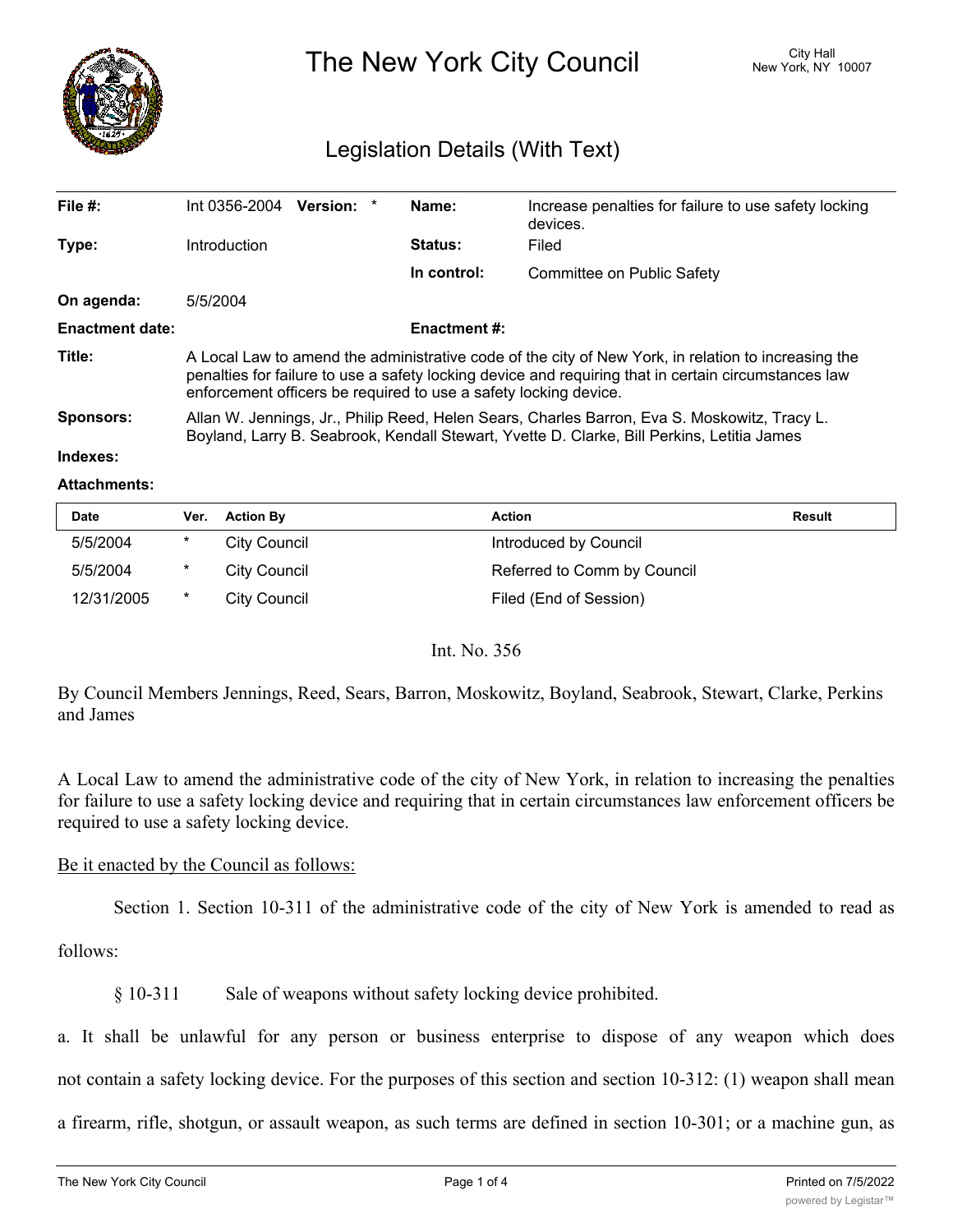### **File #:** Int 0356-2004, **Version:** \*

defined in the penal law; and (2) a safety locking device shall mean a design adaptation or attachable accessory that will prevent the use of the weapon by an unauthorized user, and includes, but is not limited to, a trigger lock, which prevents the pulling of the trigger without the use of a key, or a combination handle, which prevents the use of the weapon without the alignment of the combination tumblers.

b. It shall be unlawful for any licensed manufacturer, licensed importer, or licensed dealer to dispose of any weapon in the city of New York unless it is accompanied by the following warning, which shall appear in conspicuous and legible type in capital letters, and which shall be printed on a label affixed to the weapon and on a separate sheet of paper included within the packaging enclosing the weapon:

> "THE USE OF A LOCKING DEVICE OR SAFETY LOCK IS ONLY ONE ASPECT OF RESPONSIBLE WEAPON STORAGE. ALL WEAPONS SHOULD BE STORED UNLOADED AND LOCKED IN A LOCATION THAT IS BOTH SEPARATE FROM THEIR AMMUNITION AND INACCESSIBLE TO CHILDREN AND ANY OTHER UNAUTHORIZED PERSONS."

c. Any person who applies for and obtains authorization to purchase a weapon or otherwise lawfully obtains a weapon pursuant to chapters one or three of title ten of this code shall be required to purchase or obtain a safety locking device at the time he or she purchases or obtains the weapon.

d. (1) The police commissioner is authorized to promulgate rules setting forth the types of safety locking devices which will comply with this section in accordance with subdivision a of this section. The city of New York and its agencies, officers or employees shall not be liable to any party by reason of any incident involving, or the use or misuse of, a safety locking device that may have been purchased in compliance with such rules promulgated by the commissioner.

(2) The police commissioner shall provide written notice of the requirements of this section and section 10-312 to all persons who receive an official authorization to purchase a weapon and all persons applying for renewal of a license or permit issued pursuant to chapters one or three of title ten, including any rules promulgated under this subdivision. All persons applying for a license or permit or applying for the renewal of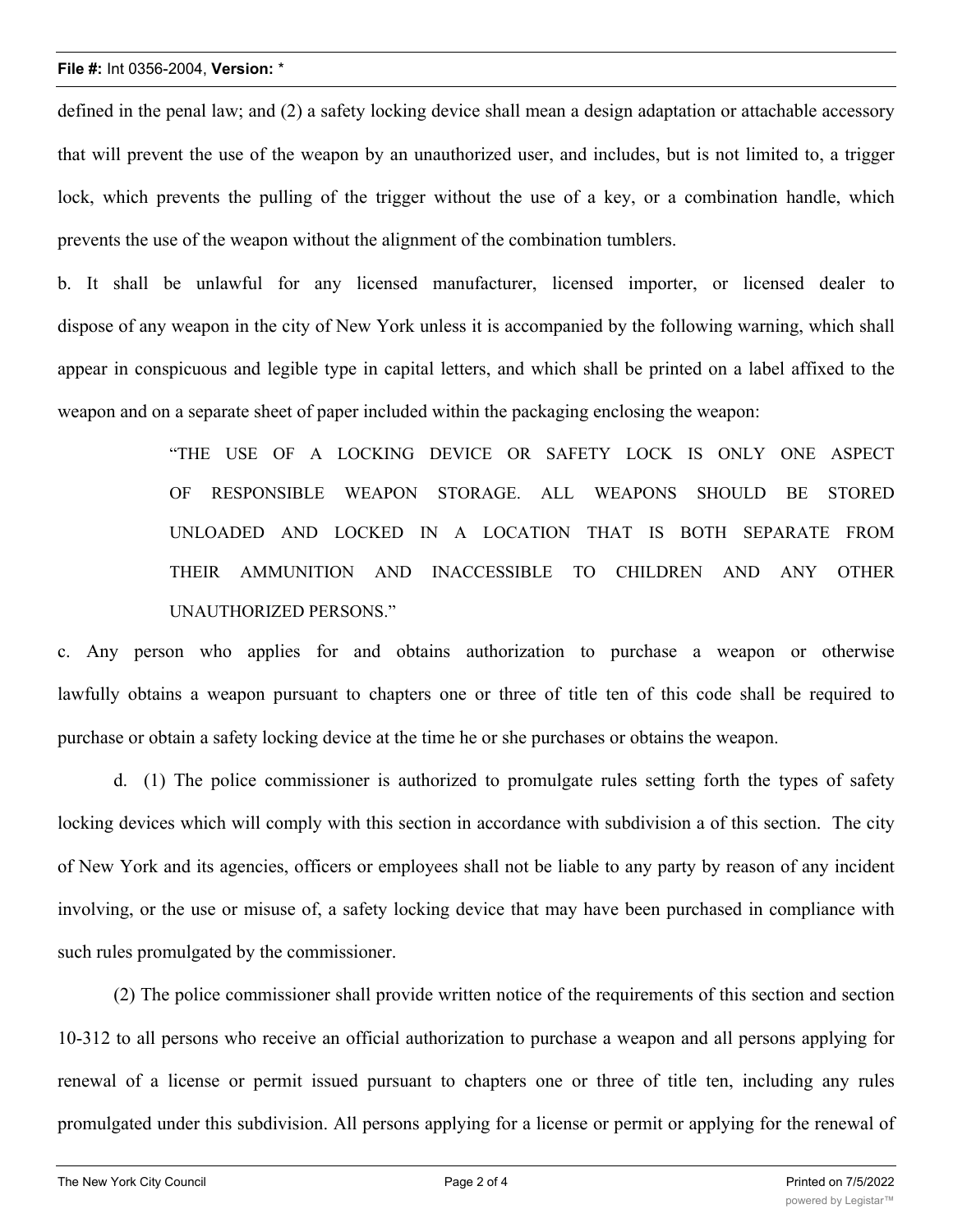### **File #:** Int 0356-2004, **Version:** \*

a license or permit pursuant to chapters one or three of title ten of this code, shall receive from the commissioner information concerning the importance of using a safety locking device while a weapon is not in use, and a warning that weapons should be stored unloaded and locked in a location that is both separate from their ammunition and inaccessible to children and any other unauthorized persons.

e. Any violation of subdivisions a or b of this section or any rule promulgated thereunder shall be a misdemeanor and triable by a judge of the criminal court of the city of New York and punishable by imprisonment of not more than thirty days or by a fine of not more than five hundred dollars, or both.

f. Any person who violates this section having previously been found guilty of a violation of this section, or under circumstances which create a substantial risk of physical injury to another person, shall be guilty of a misdemeanor punishable by imprisonment of not more than six months, or by a fine of not more than five thousand dollars, or both.

g. Any person who violates this section having previously been found guilty on two or more occasions of a violation of this section shall be guilty of a misdemeanor punishable by imprisonment of not more than one year, or by a fine of not more than ten thousand dollars, or both.

h. In addition to the penalties prescribed in subdivisions e, f, and g of this section, any person who violates this section shall be liable for a civil penalty of not more than five thousand dollars.

§ 2. Section 10-312 of the administrative code of the city of New York is amended to read as follows:

§ 10-312 Use of safety locking device required under certain circumstances.

a. It shall be unlawful for any person who is the lawful owner or lawful custodian of a weapon, as that term is defined in section 10-311, to store or otherwise place or leave such weapon in such a manner or under circumstances that it is out of his or her immediate possession or control, without having rendered such weapon inoperable by employing a safety locking device. Any person who violates this subdivision shall be guilty of a violation, punishable by imprisonment of not more than ten days or by a fine of not more than two hundred fifty dollars, or both.